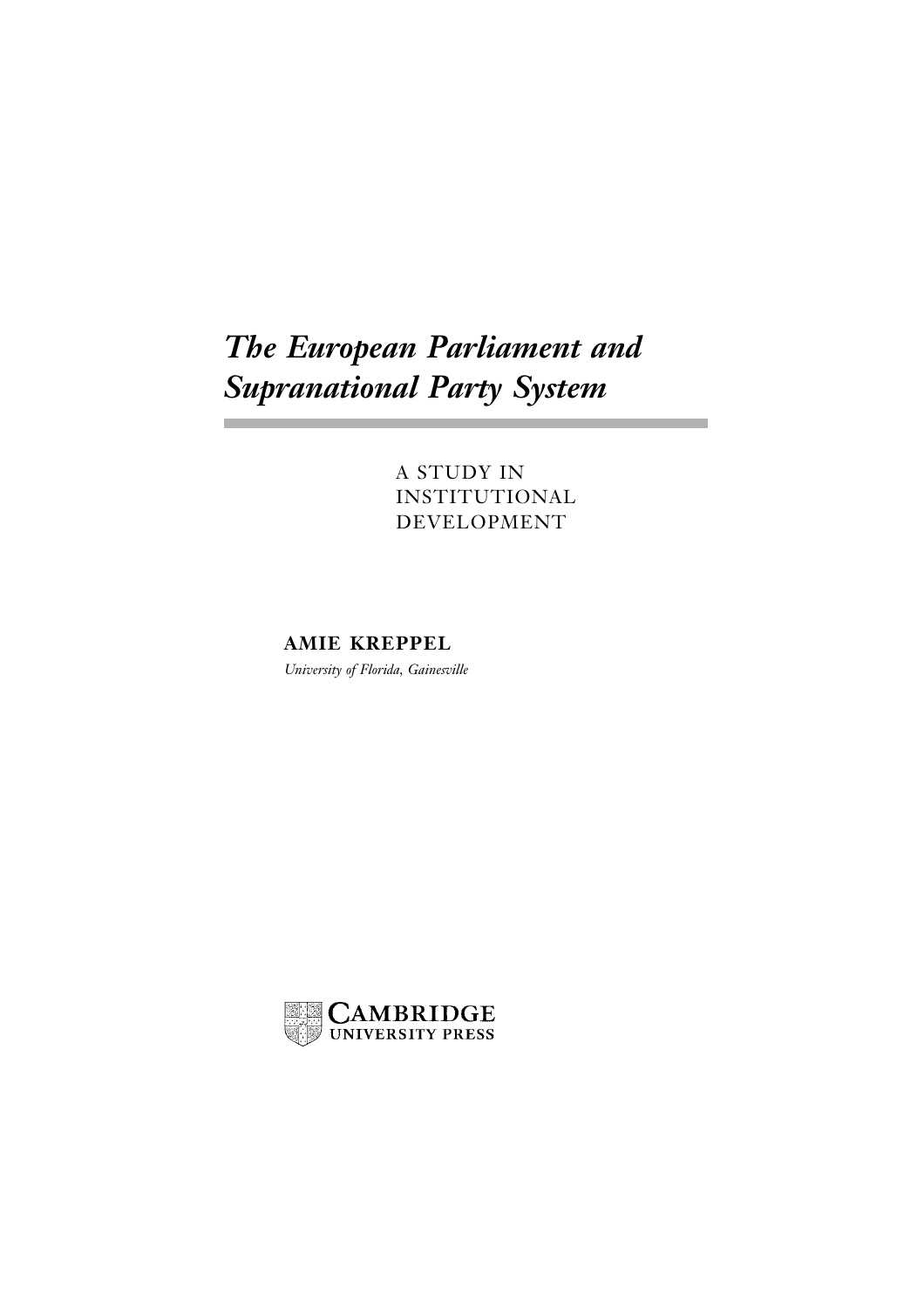PUBLISHED BY THE PRESS SYNDICATE OF THE UNIVERSITY OF CAMBRIDGE The Pitt Building, Trumpington Street, Cambridge, United Kingdom

CAMBRIDGE UNIVERSITY PRESS The Edinburgh Building, Cambridge CB2 2RU, UK 40 West 20th Street, New York, NY 10011-4211, USA 10 Stamford Road, Oakleigh, VIC 3166, Australia Ruiz de Alarcón 13, 28014 Madrid, Spain Dock House, The Waterfront, Cape Town 8001, South Africa

http://www.cambridge.org

© Cambridge University Press 2002

This book is in copyright. Subject to statutory exception and to the provisions of relevant collective licensing agreements, no reproduction of any part may take place without the written permission of Cambridge University Press.

First published 2002

Printed in the United Kingdom at the University Press, Cambridge

*Typeface* Janson Text 10/13 pt. *System* QuarkXPress [BTS]

*A catalog record for this book is available from the British Library.*

*Library of Congress Cataloging in Publication Data* Kreppel, Amie, 1968– The European Parliament and Supranational Party System : a study in institutional development / Amie Kreppel. p. cm. – (Cambridge studies in comparative politics) Includes bibliographical references and index. ISBN 0-521-80625-9 – ISBN 0-521-00079-3 (pb.) 1. European Parliament. 2. Political parties – European Union countries. 3. Coalition (Social sciences) I. Title. II. Series. JN36 .K735 2001 341.24¢24–dc21 2001025495

ISBN 0 521 80625 9 hardback ISBN 0 521 00079 3 paperback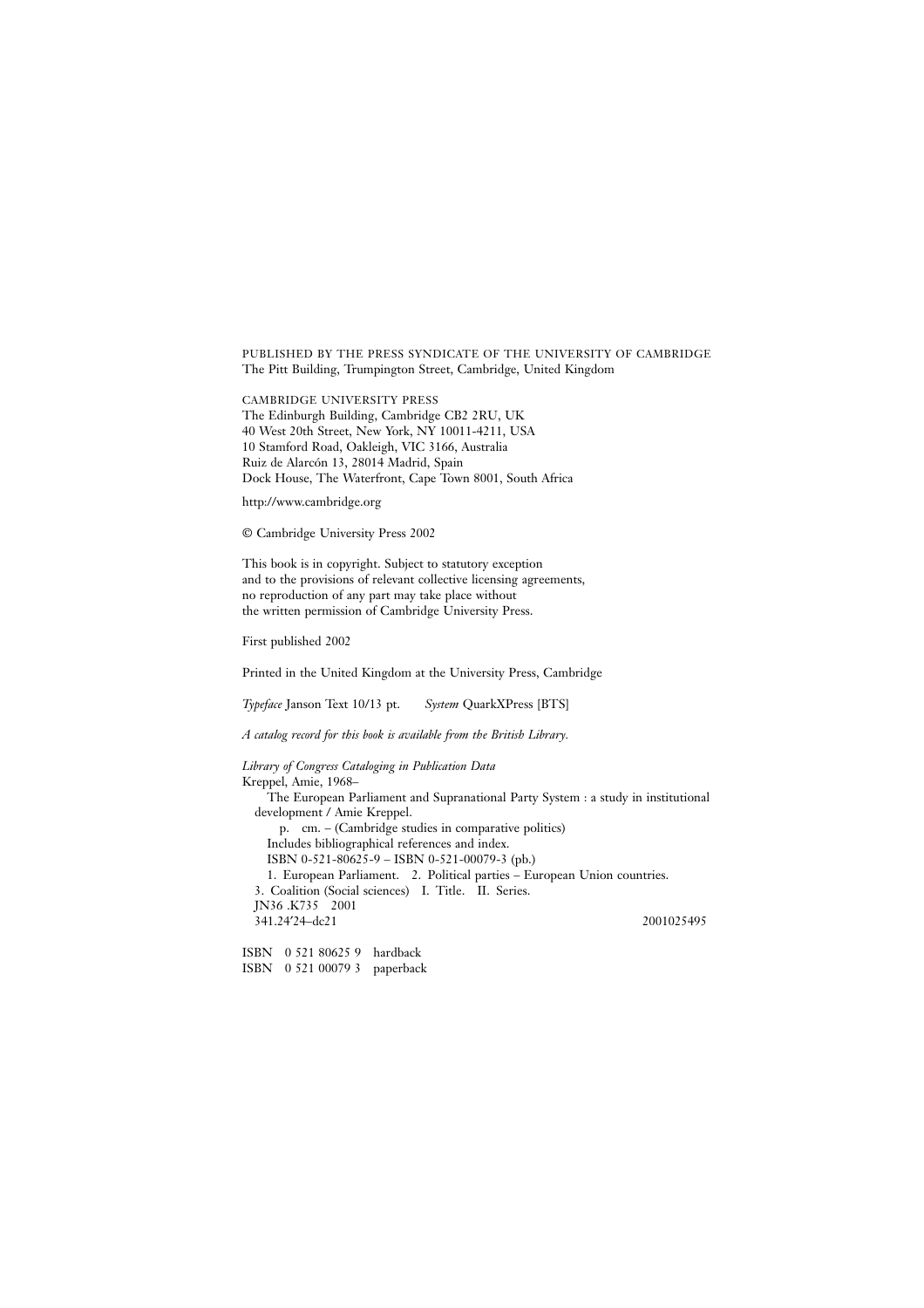## *Contents*

| page xi                                      |
|----------------------------------------------|
| xiii                                         |
| <b>XV</b>                                    |
| <b>INTRODUCTION: THE EUROPEAN PARLIAMENT</b> |
| 1                                            |
| $\overline{3}$                               |
| 5                                            |
| 6                                            |
|                                              |
| 13                                           |
| 13                                           |
| 25                                           |
| 28                                           |
|                                              |
| 30                                           |
| 30                                           |
| 37                                           |
| 39                                           |
| 48                                           |
| 50                                           |
|                                              |
| 52                                           |
|                                              |
| 53                                           |
| vii                                          |
|                                              |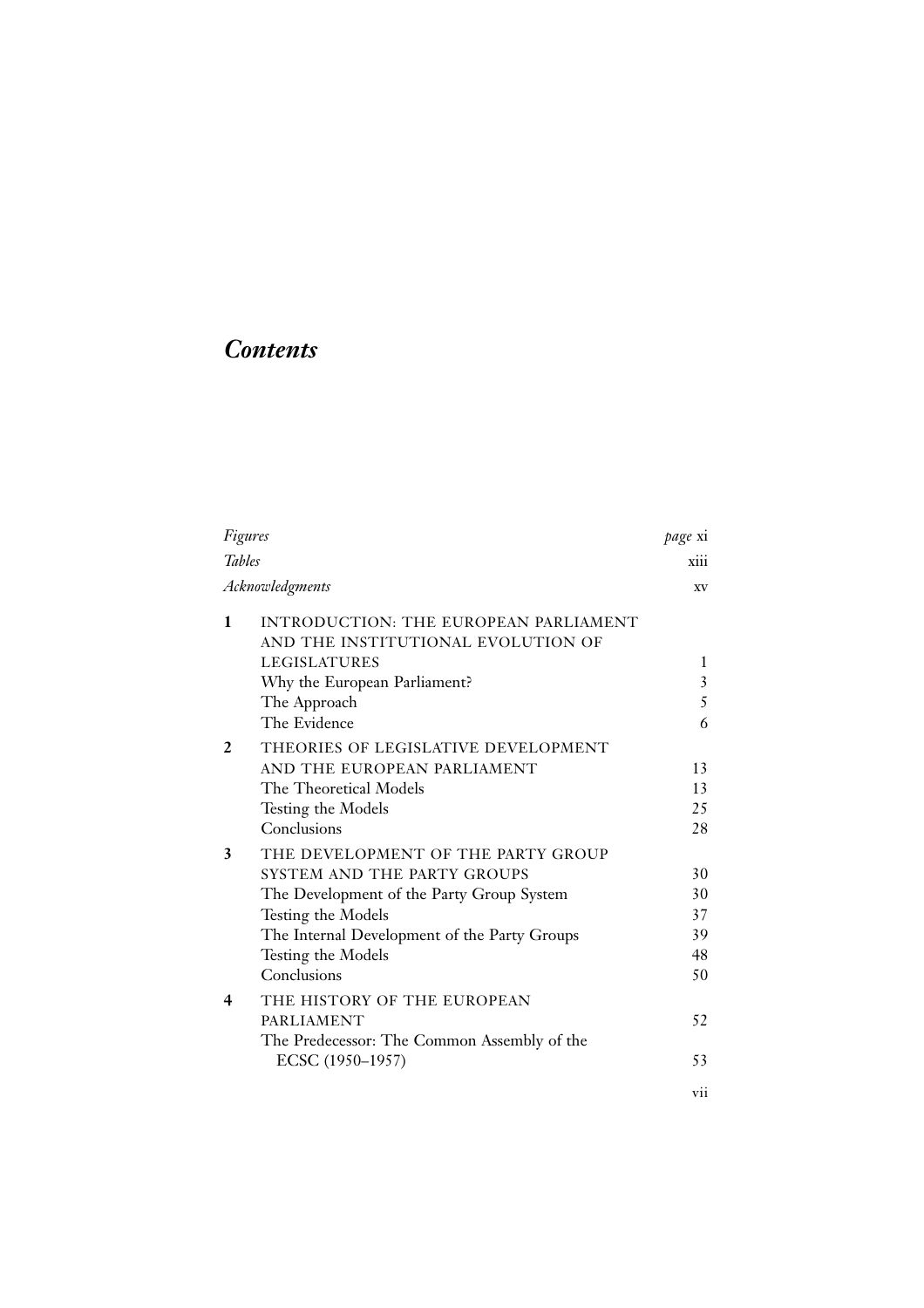|   | The Creation of the European Economic Community                                                             |     |
|---|-------------------------------------------------------------------------------------------------------------|-----|
|   | $(1955 - 1958)$                                                                                             | 56  |
|   | The Early Years (1958-1968)                                                                                 | 60  |
|   | The First Period of Development (1969-1978)                                                                 | 65  |
|   | The Second Period (1979-1986)                                                                               | 71  |
|   | The Third Period of Development (1987-1996)                                                                 | 77  |
| 5 | THE INTERNAL DEVELOPMENT OF THE                                                                             |     |
|   | EUROPEAN PARLIAMENT: FROM COLLEGIALITY                                                                      |     |
|   | TO CONFLICT                                                                                                 | 91  |
|   | The Internal Development of the European Parliament<br>Testing the Macro and Micro Explanations of Internal | 92  |
|   | Reform                                                                                                      | 93  |
|   | Conclusions                                                                                                 | 120 |
| 6 | THE DEVELOPMENT OF THE SUPRANATIONAL<br>PARTY GROUP SYSTEM: CONFLICT AND                                    |     |
|   | COOPERATION IN THE COALITION FORMATION                                                                      |     |
|   | <b>PROCESS</b>                                                                                              | 123 |
|   | Applying the Macro and Micro Models                                                                         | 124 |
|   | Patterns of Coalition Formation: Resolutions (1980-1996)                                                    | 133 |
|   | Conclusions                                                                                                 | 151 |
| 7 | COOPERATION AND CO-DECISION: THE ROLE                                                                       |     |
|   | OF IDEOLOGY AND RULES                                                                                       | 153 |
|   | Coalition Formation Under the New Procedures                                                                | 154 |
|   | The Role of Ideology in the European Parliament                                                             | 162 |
|   | Where Is the Ideology Hiding? Areas of Contention                                                           |     |
|   | in the EP                                                                                                   | 168 |
|   | Conclusions                                                                                                 | 172 |
| 8 | THE INTERNAL DEVELOPMENT OF THE                                                                             |     |
|   | SUPRANATIONAL PARTY GROUPS:                                                                                 |     |
|   | AN ELUSIVE GOAL                                                                                             | 177 |
|   | The Historical Development of the Party Groups                                                              | 179 |
|   | The Distribution of Positions of Authority Within the                                                       |     |
|   | European Parliament                                                                                         | 187 |
|   | The Distribution of Positions of Authority Within the                                                       |     |
|   | Party Groups                                                                                                | 190 |
|   | The Impact of National Delegation Power                                                                     | 206 |
|   | Conclusions                                                                                                 | 209 |
|   |                                                                                                             |     |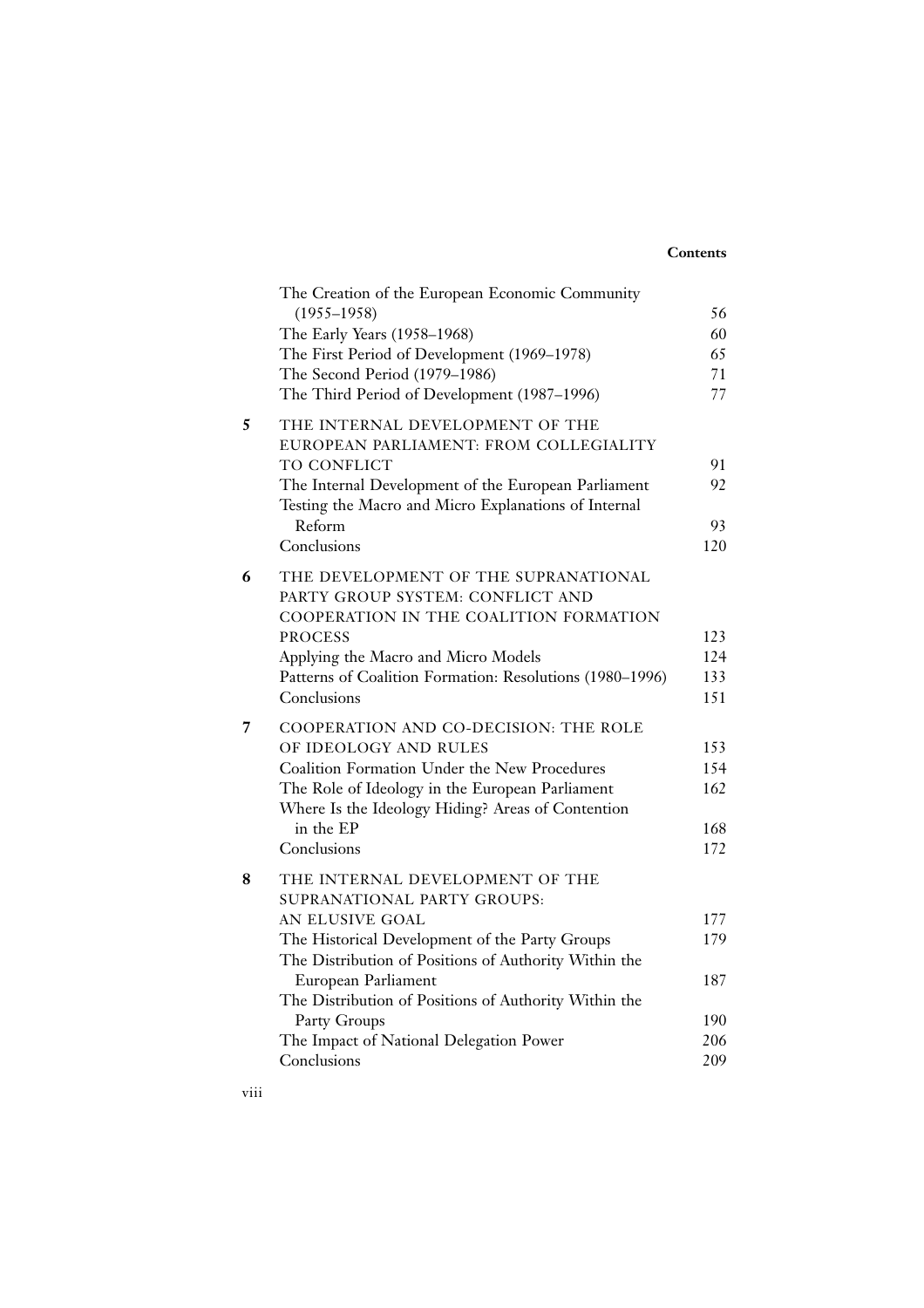| 212 |
|-----|
|     |
| 213 |
|     |
| 215 |
|     |
| 219 |
| 221 |
| 223 |
| 241 |
| 255 |
|     |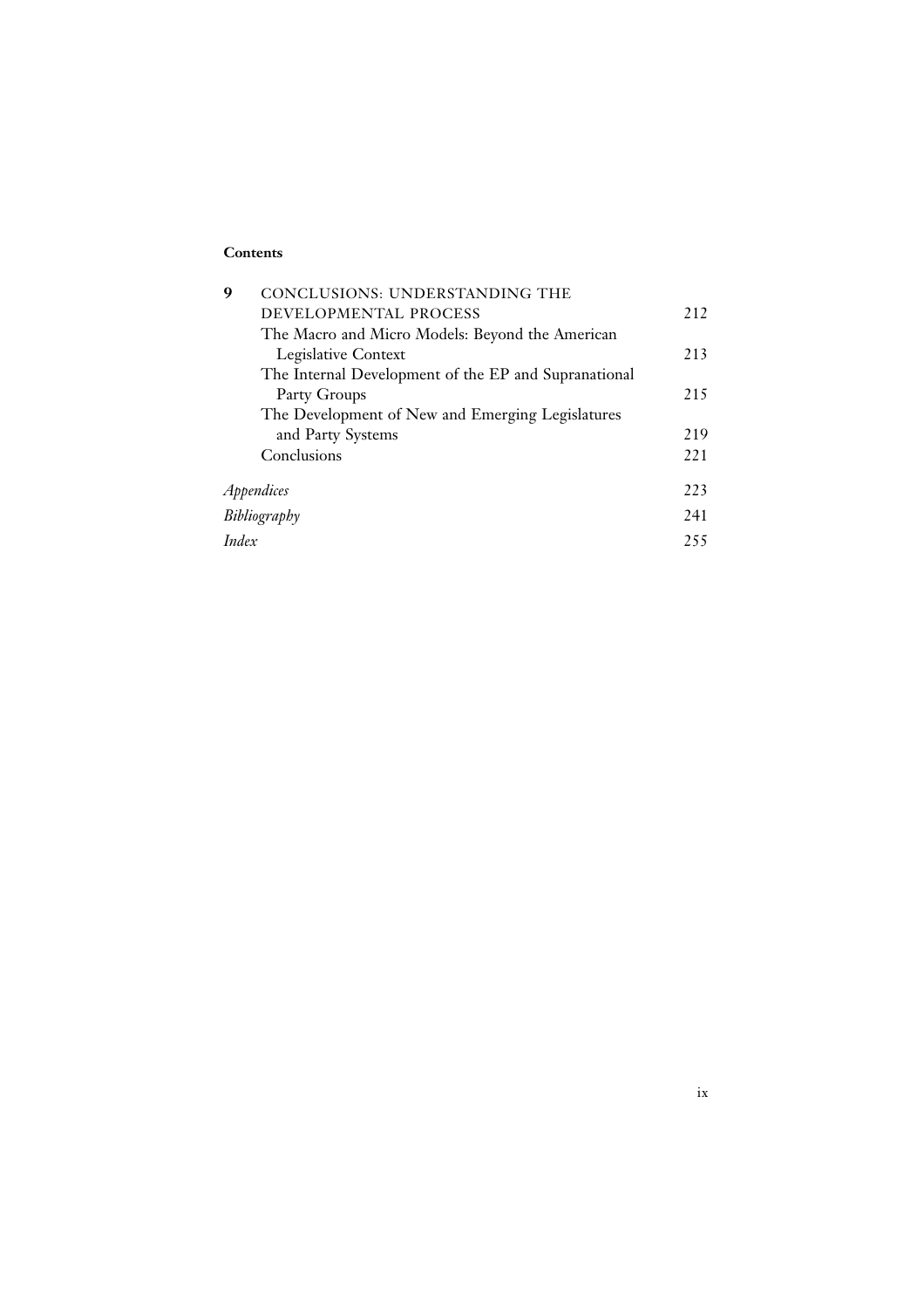# *Figures*

| 4.1. | Consultation Procedure (January 1958–Present)            | page 59 |
|------|----------------------------------------------------------|---------|
| 4.2. | Cooperation Procedure (July 1987–Present)                | 78      |
| 4.3. | Co-Decision Procedure I (November 1993-April 1999)       | 83      |
| 4.4. | Co-Decision Procedure II (Since May 1999)                | 88      |
| 5.1. | Increase EP Efficiency                                   | 108     |
| 5.2. | Large Group Power                                        | 108     |
| 5.3. | New EP Power                                             | 109     |
| 5.4. | Unified in Committee                                     | 109     |
| 5.5. | <b>Centralize Power</b>                                  | 110     |
| 5.6. | Increase EP Power                                        | 110     |
| 5.7. | <b>Technical Revisions</b>                               | 111     |
| 5.8. | <b>Increase Party Group Power</b>                        | 111     |
| 6.1. | Ideology and Participation - Resolutions I Legislature   | 134     |
| 6.2. | Party Groups and Success - Resolutions II Legislature    | 137     |
| 6.3. | Ideology and Participation - Resolutions II Legislature  | 138     |
| 6.4. | Party Groups and Success – Resolutions II Legislature    | 139     |
| 6.5. | Ideology and Participation - Resolutions III Legislature | 142     |
| 6.6. | Party Groups and Success - Resolutions III Legislature   | 145     |
| 6.7. | Ideology and Participation - Resolutions IV Legislature  | 148     |
| 6.8. | Party Groups and Success - Resolutions IV Legislature    | 149     |
| 7.1. | Ideology and Participation – Cooperation and             |         |
|      | <b>Co-Decision Procedures</b>                            | 157     |
| 7.2. | Ideology in the First Round - Cooperation and            |         |
|      | <b>Co-Decision Procedures</b>                            | 159     |
| 7.3. | Ideology in the Second Round - Cooperation and           |         |
|      | <b>Co-Decision Procedures</b>                            | 159     |
| 7.4. | $GEP = CEP = OEP > NCL = CL$                             | 165     |
|      |                                                          |         |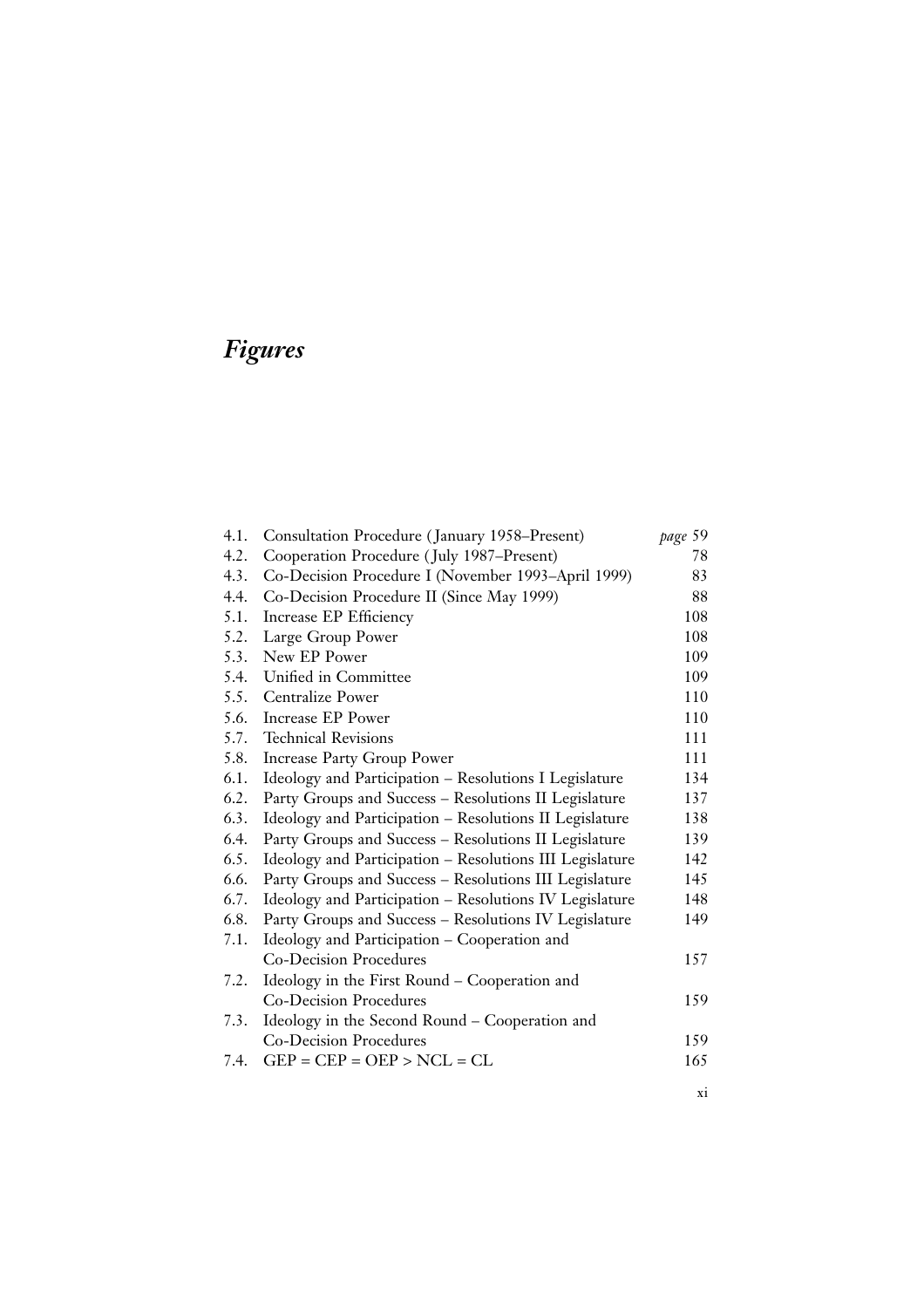### **Figures**

| 7.5. $GEP > CEP > OEP > NCL > CL$                       | 165. |
|---------------------------------------------------------|------|
| 7.6. $GEP > CEP > OEP > NCL > CL$                       | 166  |
| 7.7. GEP > NCL > CEP > OEP > CL                         | 167  |
| 9.1. Dynamic Relationships between Different Aspects of |      |
| <b>EP</b> Evolution                                     | 218  |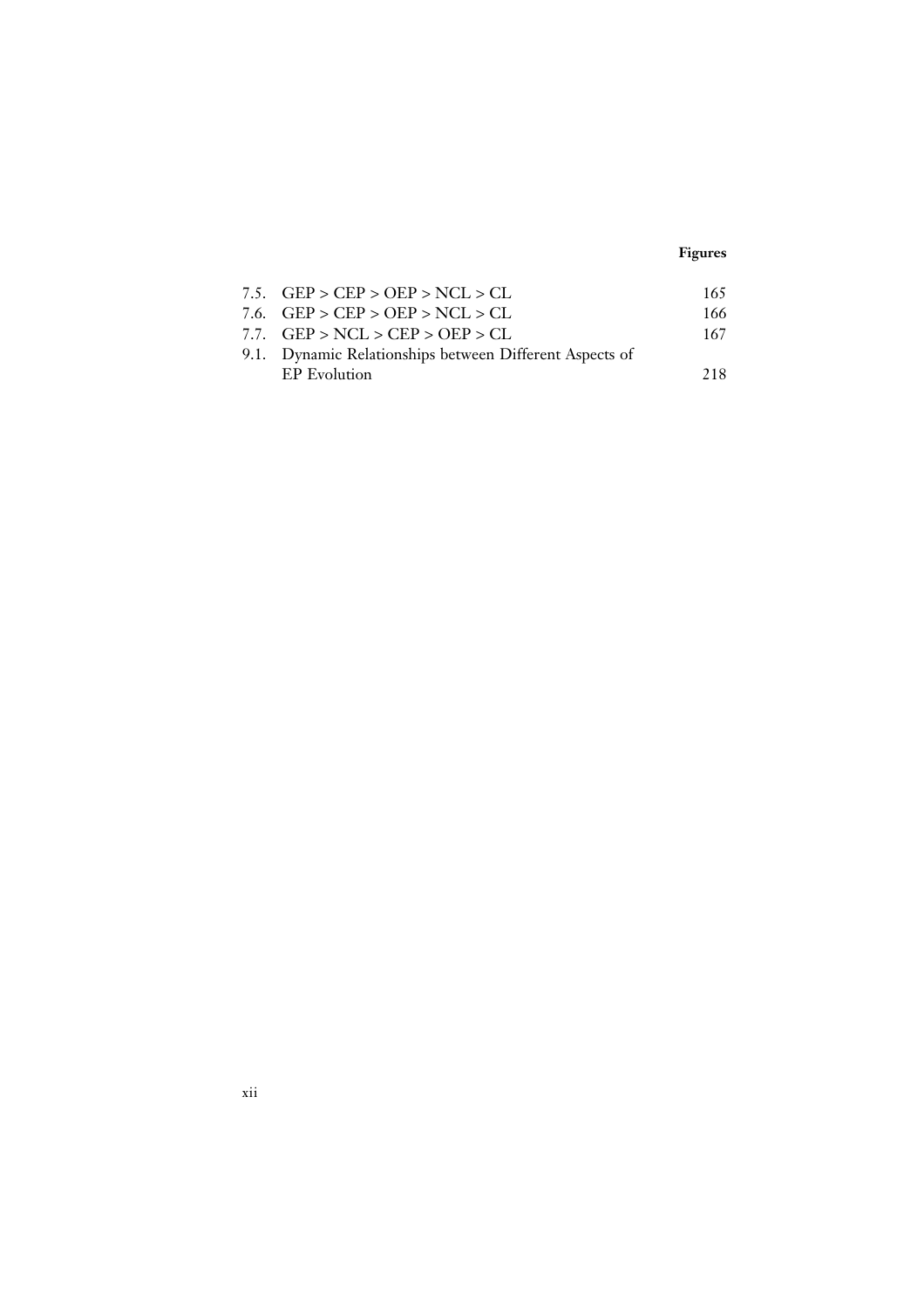# *Tables*

| 4.1. | EP Amendments Adopted by the Commission and                 |         |
|------|-------------------------------------------------------------|---------|
|      | Council (July 1987-December 1993) Under the                 |         |
|      | Cooperation Procedure Before Implementation of the          |         |
|      | <b>Co-Decision Procedure</b>                                | page 80 |
| 4.2. | EP Amendments Adopted by the Commission and                 |         |
|      | Council (July 1987-July 1997) Under the                     |         |
|      | <b>Co-Decision Procedure</b>                                | 80      |
| 4.3. | EP Membership and Languages Used 1951-2000                  | 86      |
| 4.4. | EP Amendments Adopted by the Commission and                 |         |
|      | Council (November 1993-1997) Under the                      |         |
|      | <b>Co-Decision Procedure</b>                                | 87      |
| 5.1. | All Revisions                                               | 107     |
| 5.2. | All Revisions Except Docs. 197/76 and 198/76                | 112     |
| 5.3. | All Revisions Except Maastricht                             | 117     |
|      | 6.1. Correlation Coefficients - Resolutions I Legislature   | 136     |
| 6.2. | Party Group Cohesion and Participation - Resolutions        |         |
|      | I Legislature                                               | 137     |
| 6.3. | Party Group Cohesion and Participation - Resolutions        |         |
|      | II Legislature                                              | 140     |
| 6.4. | Correlation Coefficients - Resolutions II Legislature       | 141     |
|      | 6.5. Correlation Coefficients - Resolutions III Legislature | 144     |
| 6.6. | Party Group Cohesion and Participation - Resolutions        |         |
|      | <b>III</b> Legislature                                      | 146     |
| 6.7. | Correlation Coefficients - Resolutions IV Legislature       | 149     |
| 6.8. | Party Group Cohesion and Participation - Resolutions        |         |
|      | <b>IV</b> Legislature                                       | 150     |
| 7.1. | Party Group Participation and Cohesion - by Procedure       | 155     |
|      |                                                             |         |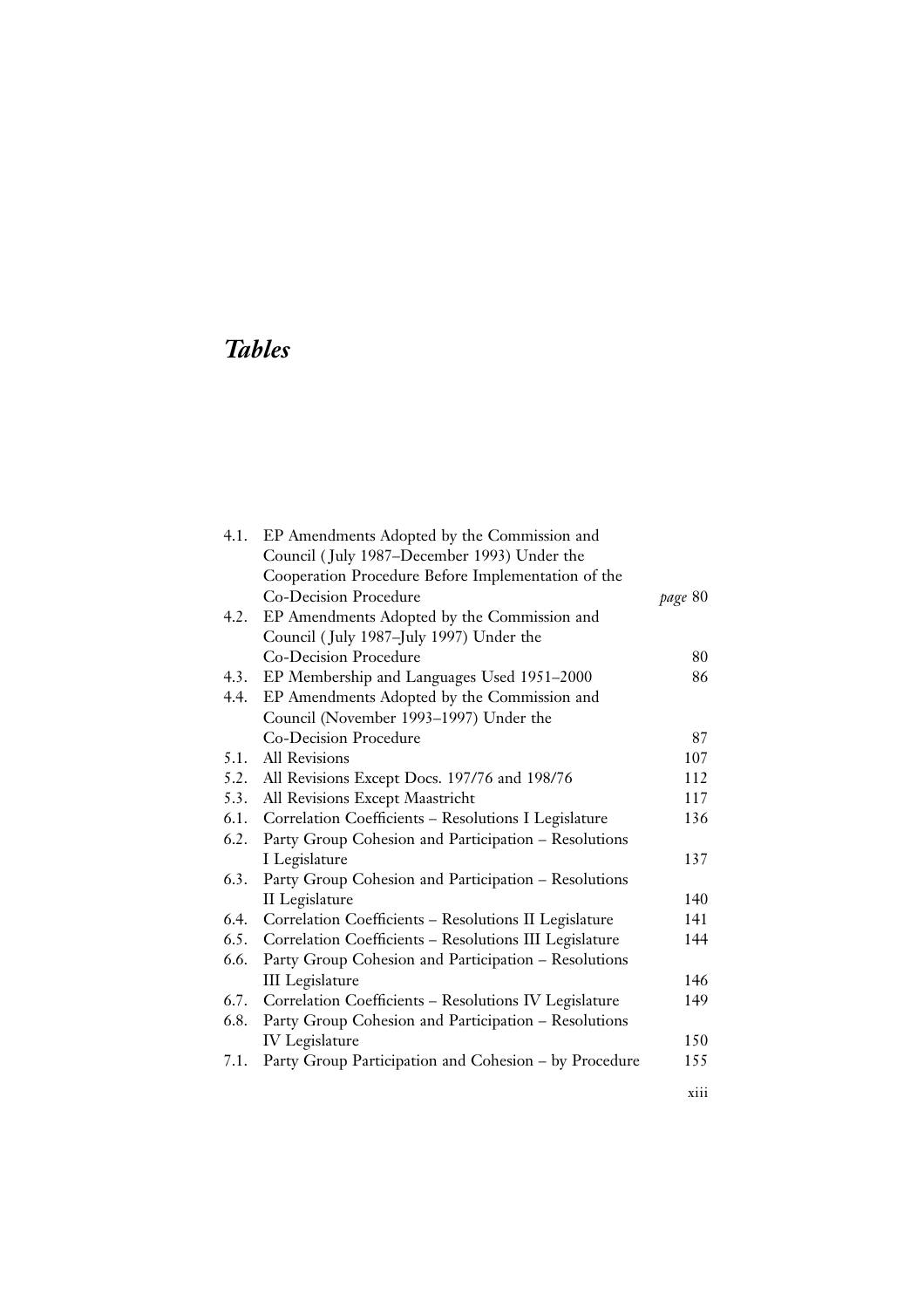| 7.2. Correlation Coefficients Cooperation and Co-Decision      |     |
|----------------------------------------------------------------|-----|
| – First Reading                                                | 160 |
| 7.3. Correlation Coefficients Cooperation and Co-Decision      |     |
| - Second Reading                                               | 161 |
| 7.4. EPP–PES Coalitions by Procedure and Reading               | 161 |
| 7.5. Logistic Analysis for Significance of Committee of Origin | 169 |
| 7.6. Logistic Analysis for Significance of Legislative Topic   | 169 |
| 8.1. Distribution of Benefits                                  | 200 |
| 8.2. Behavior of EPP and PES "Superchairs"                     | 201 |
| 8.3. Behavior of EPP and PES Super-Rapporteurs                 | 201 |
| 8.4. The Five Largest National Delegations in the PES          |     |
| $(1979 - 1999)$                                                | 205 |
| 8.5. The Five Largest National Delegations in the              |     |
| EPP (1979-1999)                                                | 205 |
|                                                                |     |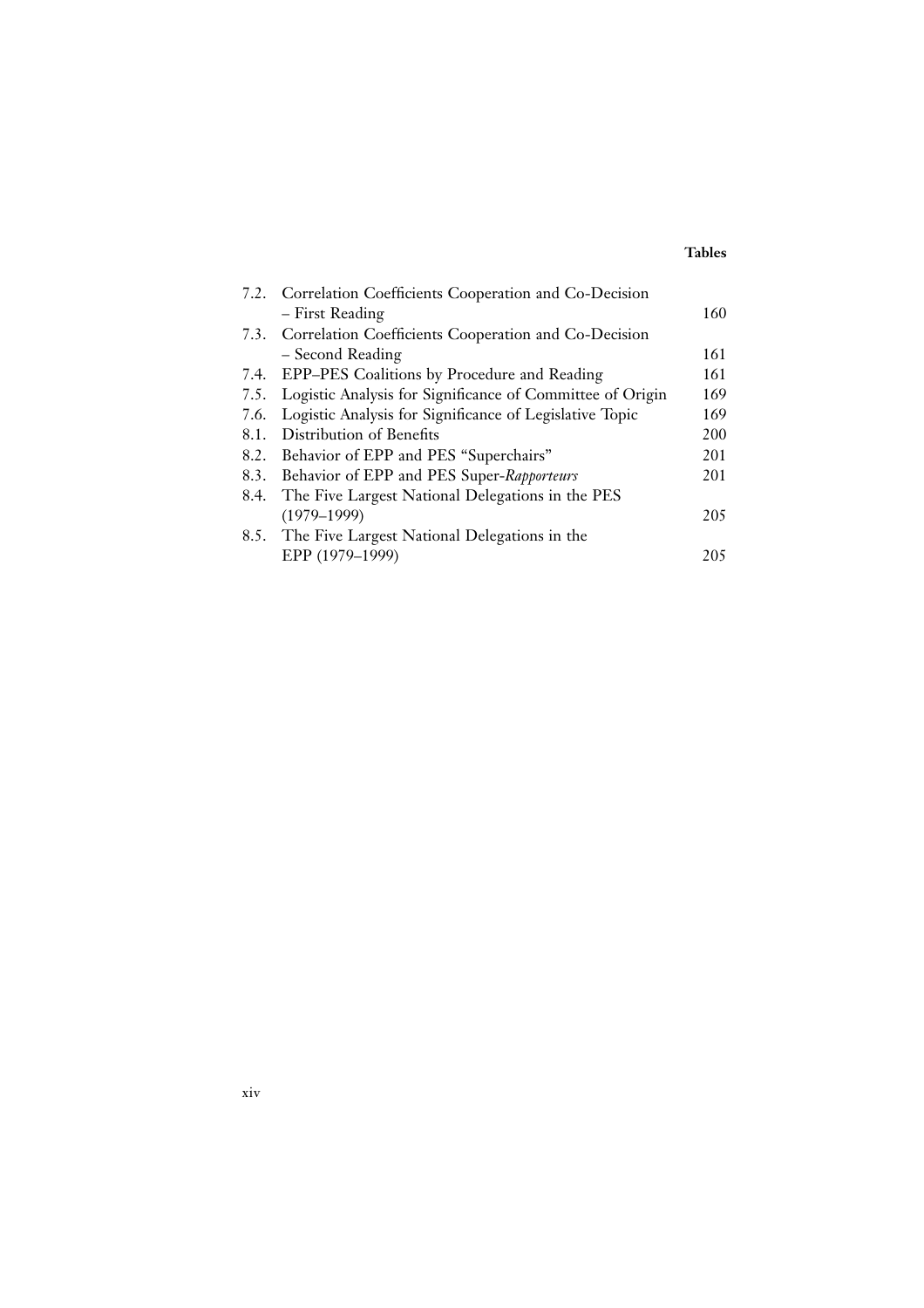## *Introduction: The European Parliament and the Institutional Evolution of Legislatures*

When the Parliamentary Assembly of the European Economic Community (EEC) was created in 1957 it was perceived as little more than a multinational chamber of Babel. It consisted of 142 Members appointed by the national legislators of the six Member States. It had no direct popular legitimacy, no control over the fledgling budget of the EEC, and no effective ability to influence legislative outcomes.<sup>1</sup> The Assembly was in all senses a consultative body. But over the course of the last quartercentury the Parliamentary Assembly has evolved into a true European Parliament (EP). Directly elected since 1979 with partial (and increasing) control over the budget since 1975 and the ability to delay, amend, and even veto legislation, the European Parliament of today bears little resemblance to the Parliamentary Assembly of old. Today the EP deserves to be considered a "transformative" legislature capable of significantly impacting the decision-making and policy processes of the European Union (Polsby, 1975: 277–296).

This book examines the remarkable institutional development of the European Parliament since its inception in 1957, and particularly since it began its metamorphosis in earnest in the 1970s. It is not the actual increases to the powers of the EP that interest me, but rather the effect of these increases in terms of the internal institutional evolution of the EP as a legislature. In other words, the main question investigated is, What effect did exogenous increases in the powers and influence of the European Parliament have on its internal development? The theoretical models applied assume rational action on the part of the relevant actors

<sup>&</sup>lt;sup>1</sup> As we shall see, the Assembly had the right to be "consulted" on some matters, but even then its opinion was most often ignored by the true decision makers in the Council.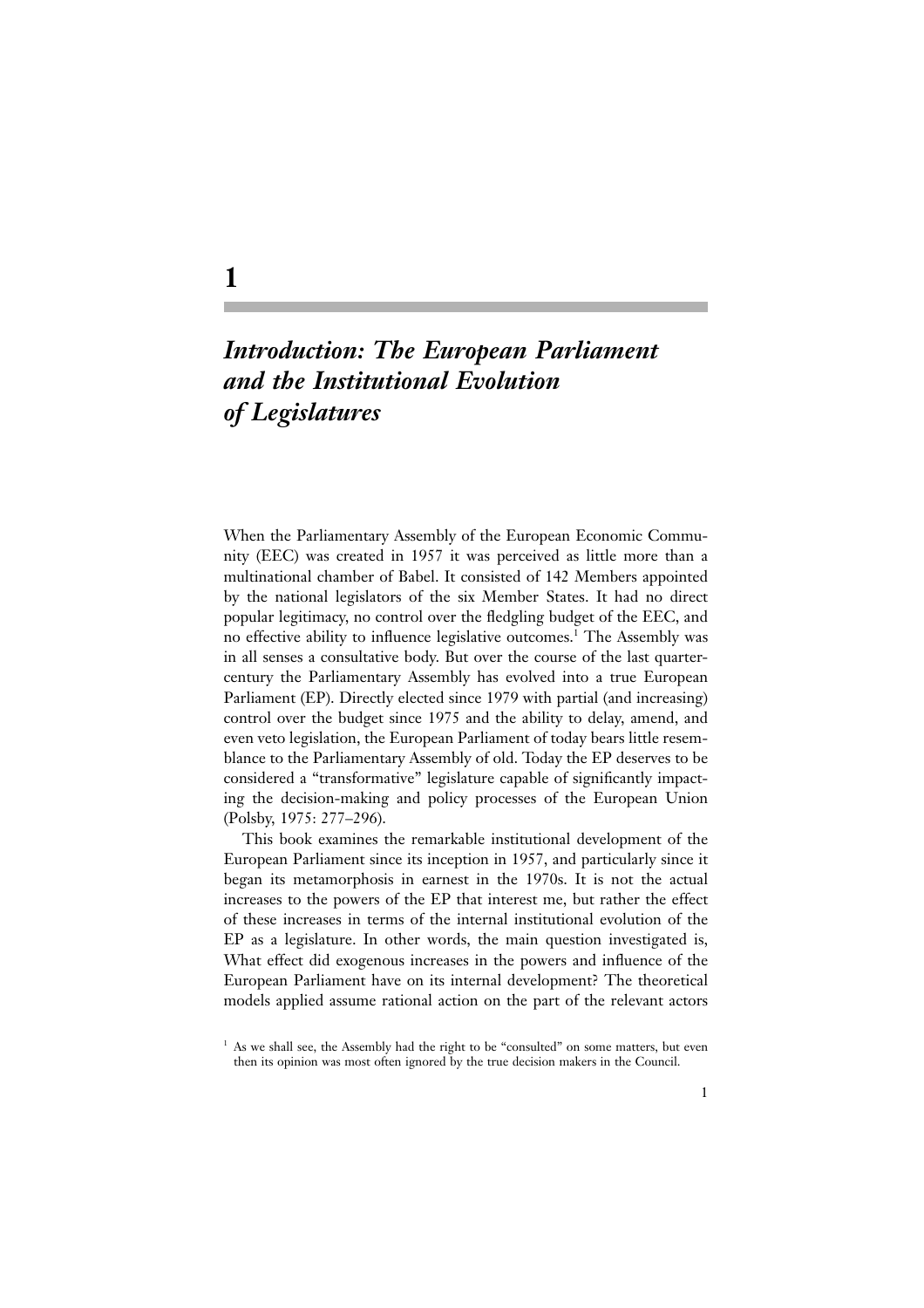(micro model) when they reform the internal organizational structure of the EP in response to significant environmental (exogenous) changes in EP power and influence (macro model).

A thorough understanding of the internal development of the European Parliament is interesting and important, not only as a case study of institutional development, but also because of the increasingly important role that the EP plays in the creation of legislation and the political life of the European Union (EU). The extent to which the EP is able to exploit its growing powers is largely dependent on its internal development. Without an internal organization capable of efficiently handling the expanding legislative load of the European Union, the EP would have remained a largely inconsequential actor in the policy-making process, despite the significant additions to its official powers that have occurred in recent years. It is important to understand both the extent of the rapid internal evolution of the European Parliament and the impact of increased legislative authority on the direction and character of this development, because these in turn impact the institutional and legislative evolution of the EU as a whole.

The focus of this book is therefore the development of the EP and the supranational party system within it. The primary goal is to trace the internal institutional evolution of the EP and the supranational party groups. Included within this project, however, are two secondary but important goals: The first is to test the applicability and generalizability of models of legislative development rooted in the American congressional context to other national and institutional settings; the second is to suggest some patterns of parliamentary evolution that will be applicable in other new and/or emerging legislative systems. All of these goals are accomplished through an analysis of the impact that external increases to the legislative and political authority of the EP have had on its internal evolution.

A comparison between the internal evolution of the EP and other parliaments would be extremely informative and add to our understanding of the comparability of the "European case." Unfortunately there are not many in-depth analyses of legislative development outside of the American context.<sup>2</sup> As a result, there are no general models of legislative

<sup>2</sup> The best example is by Gary Cox (1987), in which he analyzes the internal evolution of the British House of Commons indirectly through an analysis of the rise of political parties within that body.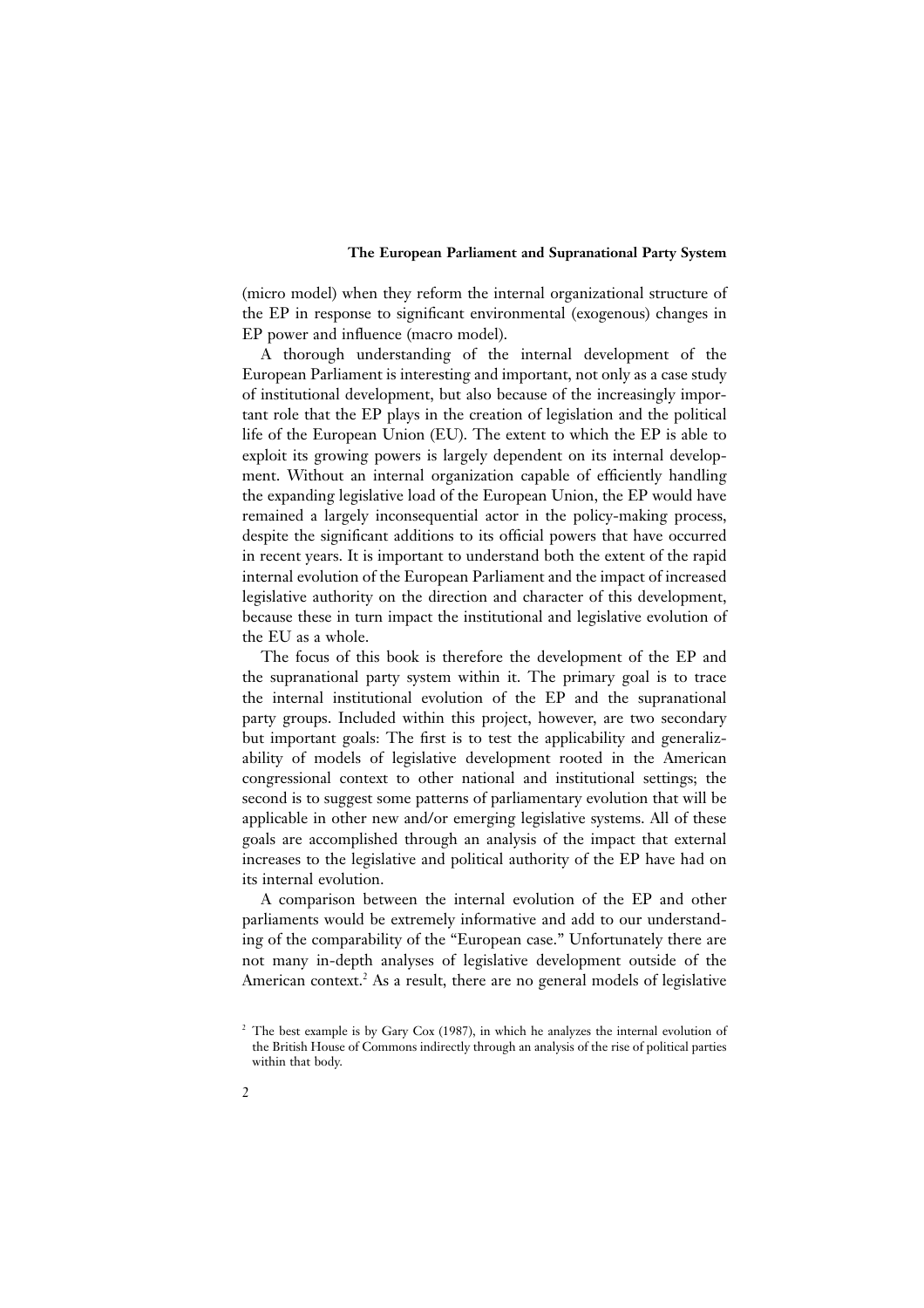development that can easily be applied to the EP. This is the motivation behind the two secondary goals of this book.

While there are numerous scholarly studies of the development of the U.S. Congress, most of these are, to a certain extent, context driven and difficult to apply directly in other non-American settings. Two models of institutional evolution are generally applied: the environmental or macro model and the rational actor or micro model. The first focuses on large exogenous changes that effect the role of the legislature. These environmental shifts lead to internal changes to adjust to the new situation. The internal adaptations reflect the character of the external changes; that is, they are fundamentally nonstrategic reactions to actual changes in the demands placed on the legislature.

The rational actor or micro model of legislative development focuses specifically on the character of the internal reactions to external change. Essentially, while the macro model predicts that there will be internal change as a reaction to environmental shifts, the micro model tries to predict what those changes will be based on the *strategic* actions of those with the power to affect change (generally "the majority"). The macro and micro models of institutional development, as frequently applied to the congress, implicitly and explicitly incorporate certain elements of the American system that are not present elsewhere (like a two-party system and single-member districts). By generalizing these models beyond the American (and even the legislative) context it is possible to derive some propositions about institutional development as a result of increased political authority that can be applied more broadly, in particular, the internally centralizing and ideologically moderating effects of granting a multiparty legislature nonhegemonic legislative power. In doing so, this book will hopefully serve as a tentative first step on the long road toward a general theory of institutional development.

### *Why the European Parliament?*

Although the EP is arguably a unique legislative institution, its evolutionary path and the implications of its development may not be. To understand the fundamental transformation of the EP over the last two decades it is necessary to consider some basic differences between different types of legislatures, in particular, the variation in internal organization and external behavior between legislatures that have significant independent legislative authority and those that do not. One need only compare the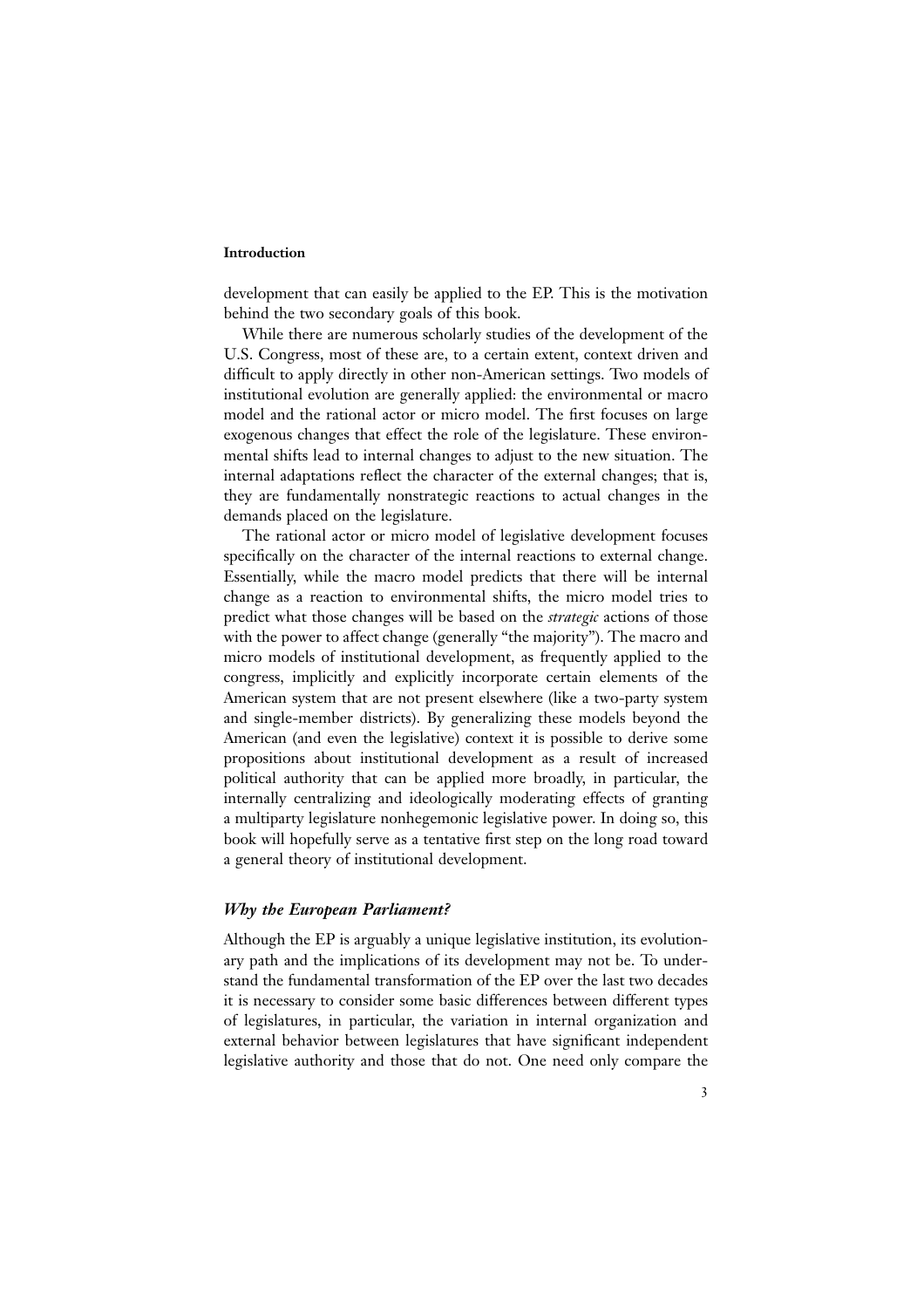British House of Commons to the American Congress to understand the potential differences between these two types of legislatures. The role of political parties, ideology, and the internal organization of each institution are unquestionably different, in large part due to the difference in their independent legislative power.

In a sense the House of Commons and the U.S. Congress represent two ideal types: the chamber of debate and the legislative body, respectively. In the former, most legislative decision making effectively takes place elsewhere, generally within the executive. In the latter, the legislature is one, if not the only, focus of legislative activity. The EP is an example of a legislature fundamentally evolving from one type to the other over a very short period of time.

There is little debate over the fact that the legislative powers and influence of the EP have grown dramatically since its inception, and especially over the last twenty years. The introduction of direct elections as well as the significant treaty revisions of the Single European Act, the Maastricht Treaty, and, most recently, the Amsterdam Treaty have all included provisions to strengthen the legislative role of the EP. The extent to which these reforms have been successful in granting the EP true legislative power remains a topic of much scholarly research and debate (Tsebelis, 1994, 1997; Garrett and Tsebelis, 1996; Moser, 1996; Scully, 1997, Kreppel, 1999b, 2000a) but it is not the central focus of this book. Most observers of the European Union grant that the EP of today bears little resemblance to its predecessors. What have remained largely unacknowledged and unexamined are the internal institutional effects of this transformation.

The history of the EP and its changing legislative role in the larger European Community has been well-documented. There are numerous studies that *describe* the EP, explain how it works, what its actual powers are, and list historical facts and anecdotes (Cocks, 1973; Scalingi, 1980; Bieber, Jacques, and Weiler, 1985; Bieber, Pantalis, and Schoo, 1986; Sbragia, 1992; Nugent, 1994; Westlake, 1994; Corbett and Jacobs et al., 1995). Similar works exist about the party groups, although they are fewer in number (Van Oudenhove, 1965; Pinder and Henig, 1969; Fitzmaurice, 1975; Pridham and Pridham, 1979, 1981; Henig, 1980; Guidi, 1983; Raunio, 1996; Hix and Lord, 1997a). In addition, the history of individual events (such as the introduction of direct elections, the Single European Act (SEA), and the Maastricht and Amsterdam Treaties) that have increased the powers of the EP have also been extensively analyzed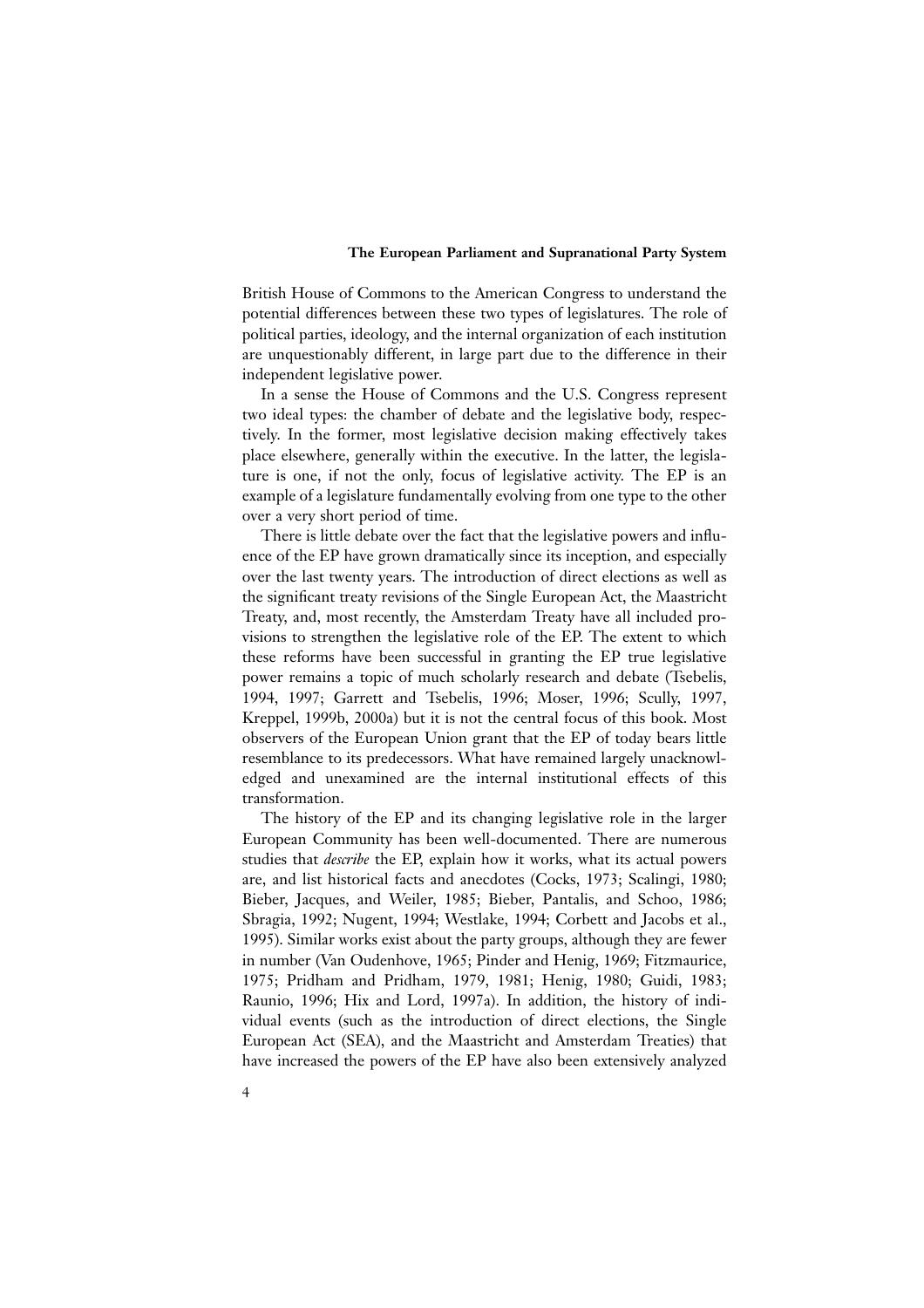both individually and in historical contexts (Bieber, Jacque, and Weiler, 1985; Corbett, 1989; Dinan, 1994; Noel, 1995; Nicoll, 1996; Devuyst, 1999; Moravcsik, 1999).

What we are still missing, however, is an attempt to draw together these diverse aspects to understand the dynamics of the developmental process as a whole. Changes in the focus and nature of the development of the EP's internal organizational structures, as well as the growth of the supranational party group system *as a result* of the increased ability of the EP to impact legislative outcomes in the EU remain largely unexplored. It is this dynamic and interactive aspect of institutional development that this book addresses through a detailed analysis of the internal evolution of the EP and the party groups across time.

### *The Approach*

The theoretical framework used throughout the book is drawn largely from existing American models of congressional development and is in essence a combination of the environmental (macro) and rational actor (micro) models of institutional evolution. When used in conjunction these models predict that institutional changes will occur when external (environmental) changes permit or require them, and that they will reflect the preferences of those (rational actors) able to control the process of reform. Although these models are designed and generally applied specifically within the American legislative context, this research demonstrates the extent to which it is possible to modify and adapt them to other national settings as well as to other institutions.

Using the combination of these two theoretical approaches is not new (Cooper and Young, 1989; Gamm and Shepsle, 1989; Sinclair, 1989), but it is particularly important for this type of research because it allows the investigation of the *dynamic* process of institutional evolution. The connections between external and internal change are often overlooked in legislative research that is static because it is focused on a specific event or a particular period in time. It is important when looking at the evolutionary process within a legislature to link external changes to internal reforms to understand fully the impact that both have had on the changing character of the institution. In this context it is crucial to examine both the goals of the actors as well as the changing arsenal of tools at their disposal. This can also be understood as changes in the rules of the game.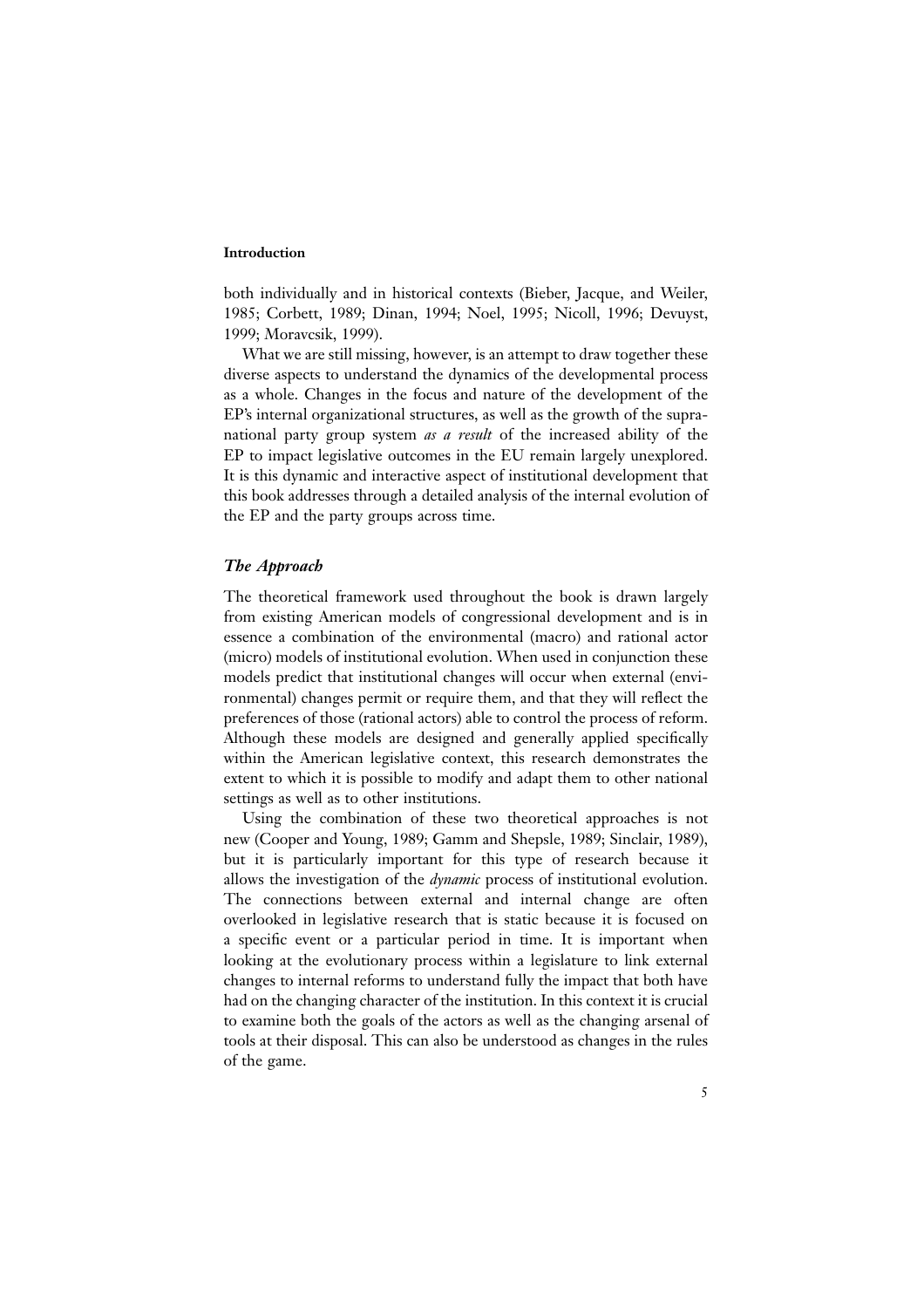Combining the macro and micro models in a longitudinal study makes it possible to study the interaction of strategy and changing opportunity. Even if the goals of the actors (Members and party groups) are consistent across time, the variation in the legislative and political powers of the EP suggests that the strategies pursued will change. In essence, every time the role of the EP is modified the tools at the disposal of the party groups, which allow them to pursue their goals, change. As a result, the best possible strategy to achieve their goals is also likely to change.

Fundamentally, all democratic legislatures exist and develop as a result of the interaction between the role of the legislature in the broader political arena, their internal organizational structures, and the party system. None of these factors exists in a vacuum; each evolves in conjunction with the development and growth of the others. Despite its unusual beginnings and supranational character, the rapid and recent nature of the EP's development offers a unique opportunity to study these dynamic relationships.

### *The Evidence*

The specific focus throughout this book is the impact that increased political authority has had on the evolution of the EP, in particular, the effect of increased legislative power on the character of the legislature as a whole (chamber of debate or legislative body) and the relationships between and within the supranational party groups. To what extent does the internal organization of the EP currently resemble that of a chamber of debate or a legislative body? Has this changed over time? If so, when and how? Have the increases in the legislative authority of the EP affected the roles of the various party groups or significantly changed the party system as a whole? What limits do the institutional character of the EU as a whole place on the internal development of the EP?

All of these questions address the fundamental character of the EP and the party groups as well as the roles that they play within the EU legislative process. They are connected to each other by their interactive nature. Whether the EP is a chamber of debate or a legislative body necessarily affects the role of the party groups and their interactions with each other. Similarly, the interactions between the party groups will influence the internal structure of the EP and therefore how it performs its tasks in the larger EU setting. The general constraints of the institutional structure of the EU as a whole also affect the process of internal EP and party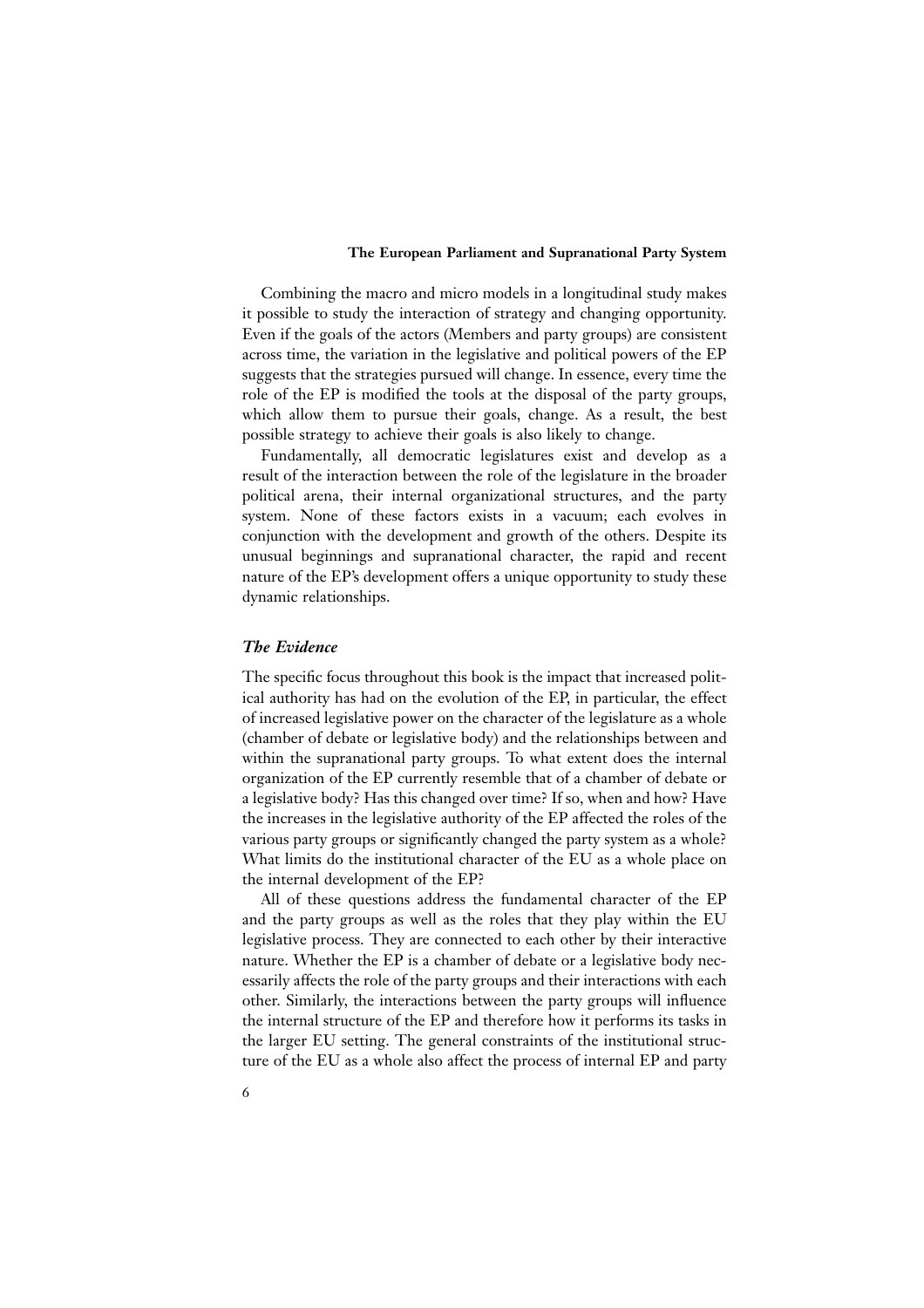group evolution. Each element in the system impacts the others, and a change in one necessarily influences the rest. The questions outlined above are aimed at understanding this influence and the results.

I answer these questions by examining the changing character of the EP's rules of procedure (internal organizational structure), the patterns of coalition formation (party system), the role of ideology in the decisionmaking process (EU structural influence), and the internal evolution of the supranational party groups themselves all across time. Each of these four topics focuses on a different aspect of the internal structure of the EP. In each case the results of the analysis strongly suggest that the internal evolution of the EP is linked to external increases in its political authority, and that the character of the internal reforms implemented were strategically selected by those within the Parliament capable of controlling the outcomes.

The reason that the acquisition of legislative power has had such a significant impact on the internal evolution of the EP is that it fundamentally altered the ability of both the individual Members and the party groups to achieve their policy goals though direct legislative action. When the EP was created, and indeed for most of its nearly fifty years, its Members had little opportunity to *directly* pursue policy objectives. The EP served as a public, and eventually directly elected, forum of debate. It was an institution that represented "the citizens of Europe" but could do little to directly affect the EU policy process. While the introduction of direct election (1979) was important from a democratic point of view, the real change in the function of the EP did not come until there was significant treaty reform. The Single European Act (SEA) (1987) granted the EP partial decision-making power through the cooperation procedure. The Maastricht (1993) and Amsterdam Treaties (1999) later followed and increased the legislative power of the EP by adding the co-decision (I and II, respectively) procedure.3

The opportunity to impact, directly and effectively, policy outcomes had a significant and lasting influence on the internal dynamics between the party groups within the EP. The overall pattern of internal evolution within the EP after the SEA suggests that increasing the decision-making powers of a legislature can lead to the radical transformation of the institution as a whole. In effect the EP has evolved from an ideologically dogmatic, loosely organized chamber of debate to a frequently bipartisan and

<sup>&</sup>lt;sup>3</sup> Each of these events is discussed and described at length in Chapter 4.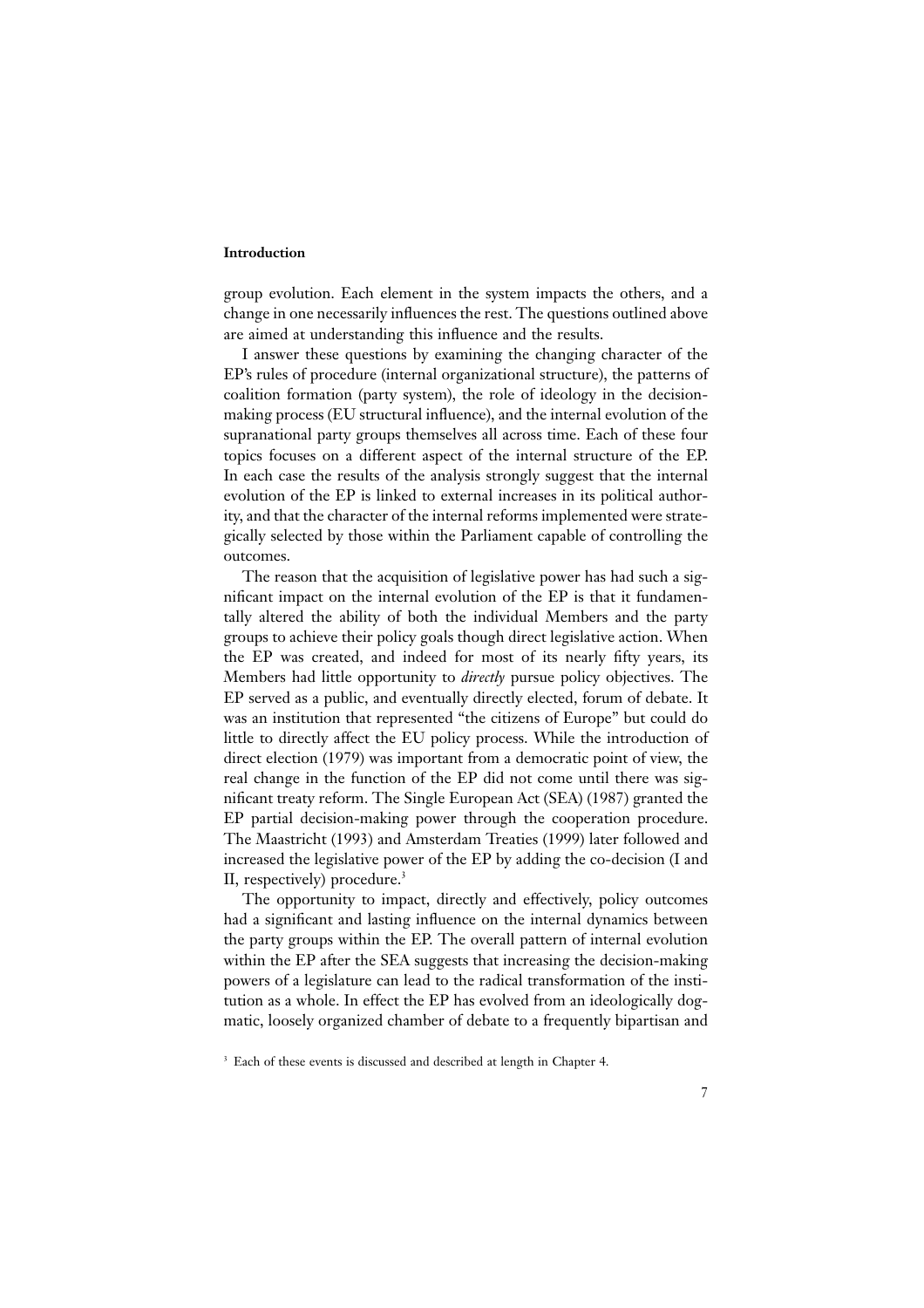hierarchically structured legislative body. But this transformation does not come without costs. As a result, it is important to understand who is able to manipulate the transformation process to their benefit and who loses political influence as a result.

Despite examining four very different areas of internal reform and evolution (the rules, coalitions, ideology, and the party groups) there is a consistent trend of power and influence flowing toward the centralized control of the two largest party groups and away from the smaller groups across the ideological spectrum. Not surprisingly, as suggested by the macro model, internal reforms have been inspired by external changes, and as the micro model would suggest it is precisely these two large groups that have consistently had the power to control the outcomes of reform.

Within the EP no party group has ever held an absolute majority of the seats. There have always been two large party groups, the Party of European Socialists (PES) and the Christian Democratic European Peoples' Party (EPP).<sup>4</sup> Between them they have continuously controlled between 50 and 70% of the seats in the EP. If they work together, the two groups have the potential to be hegemonic. In circumstances that require an absolute majority little can be accomplished without the explicit assent of both.5 Both internal reforms of the rules of procedure and legislative decision making in the latter stages of the process require the assent of an absolute majority.<sup>6</sup> This means that if the EPP and PES are strategic *and* can find areas of agreement, they can work to manipulate both internal reform and policy outcomes to their benefit. More importantly, it suggests that the other numerous political groups within the EP risk marginalization at a structural as well as an ideological level.<sup>7</sup>

The internal hierarchical organization of a legislature is extremely important and reflects the nature of the institution as a whole. The rules

<sup>4</sup> The names of the groups have varied across time. I use the current names throughout to avoid confusion, with the exception of the European People's Party group (EPP). In July 1999, the EPP renamed itself the European Peoples' Party and European Democrats Group (EPP-ED) to incorporate the existence of a broader membership into its name. Because this occurred after the period discussed here, I use the EPP throughout.

<sup>&</sup>lt;sup>5</sup> This is due not only to their size, but also to the extremely high level of absenteeism in the EP. This is discussed further in Chapters 6 and 7.

<sup>6</sup> This applies to the second reading of the cooperation and co-decision procedures as well as the assent procedure.

<sup>7</sup> Historically there have been between three and twelve party groups in the EP. Since direct elections were introduced in 1979, the number has varied between seven and twelve, with an average of eight or nine party groups.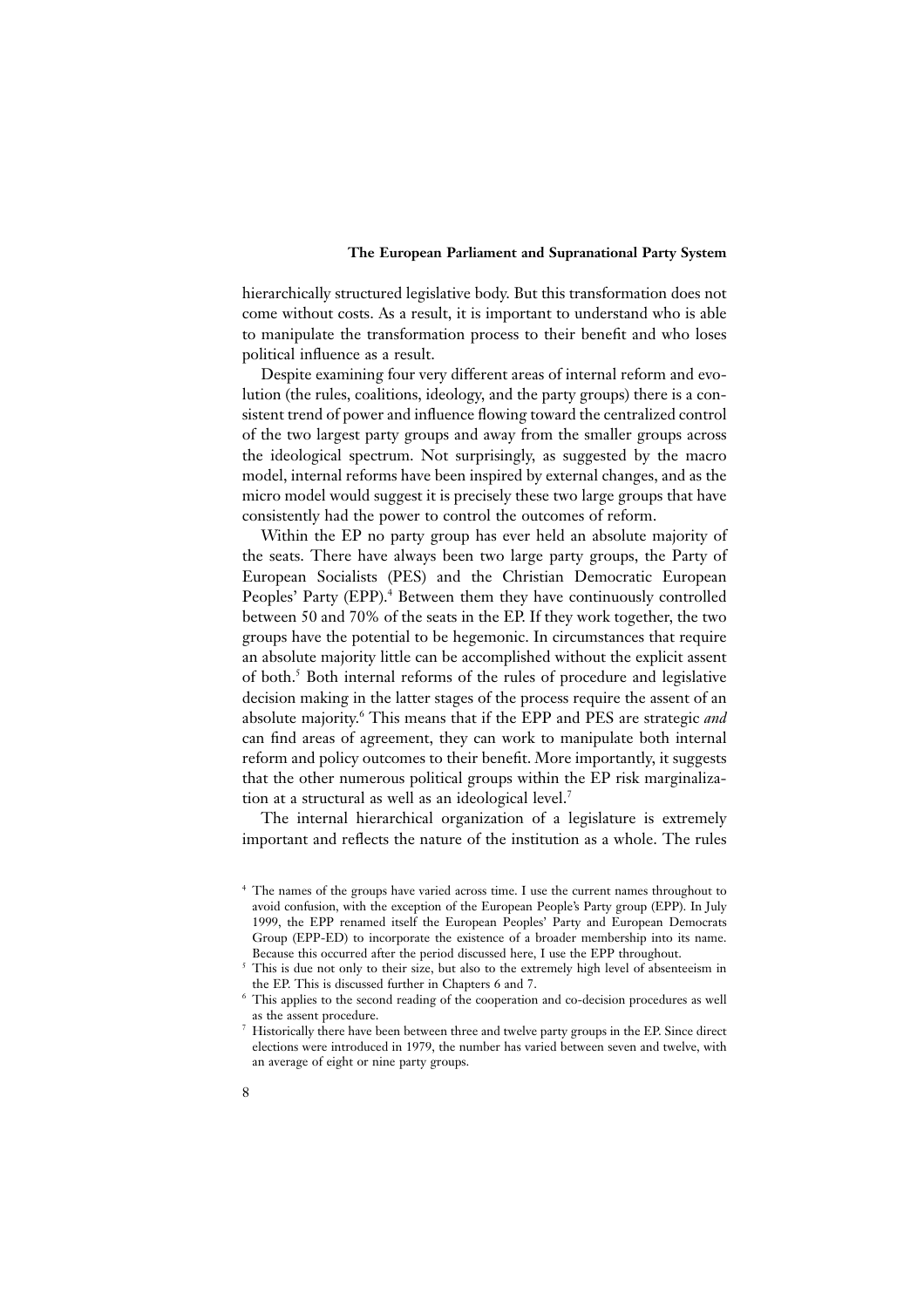that determine who can do what when are a crucial aspect of the decisionmaking process. The character and efficiency of the Parliament are strongly influenced by the rules that structure the day-to-day activities within it. The role of individual Members of the Parliament as well as the relationships between the political parties are defined by the distribution of rights and powers that are established, at least in part, by the internal rules of the legislature.

These internal rules are not static, however. They evolve and change as the role of the institution changes over time. Examinations of the American Congress have demonstrated the extent to which the majority parties within both the House and Senate have used the opportunities presented by external environmental changes to strategically modify the internal organizational structure of the institutions to benefit themselves (Cooper and Young, 1989; Gamm and Shepsle, 1989; Binder, 1996). The Members of the European Parliament have been offered a number of similar opportunities since its inception, including enlargement, direct elections, and the new legislative procedures introduced by the Single European Act and the Maastricht/Amsterdam Treaties. With each external reform the EP was granted increased control and influence over the EU legislative process. And with each external increase in its powers the EP has reformed its rules of procedure to adapt to the new situation. Not surprisingly, given the American experience, these reforms have been increasingly less egalitarian, shifting power toward the two largest groups and away from both individual Members and the smaller groups.

At the same time, patterns of coalition formation between party groups have reflected a similar willingness of the two largest groups to work together despite apparent ideological differences. The level of EPP–PES coalition activity far exceeds anything required by the rules regulating majority requirements and instead reflects the changing character of the EP as an institution (Chapter 7 and Kreppel, 2000b). Just as the two largest groups found it beneficial to work together in restructuring the internal rules of the EP, they have also realized the need for pragmatic coalitions in the legislative arena. Because of the tricephalous nature of the EU legislative process, no ideologically extreme proposal can be adopted.<sup>8</sup> Thus, regardless of the majority requirements of any specific procedure

<sup>&</sup>lt;sup>8</sup> In no case does the EP have hegemonic control over legislative outcomes. Although there are significant variations by legislative procedure, the EP must always work to some extent with both the Commission and the Council to achieve its legislative goals.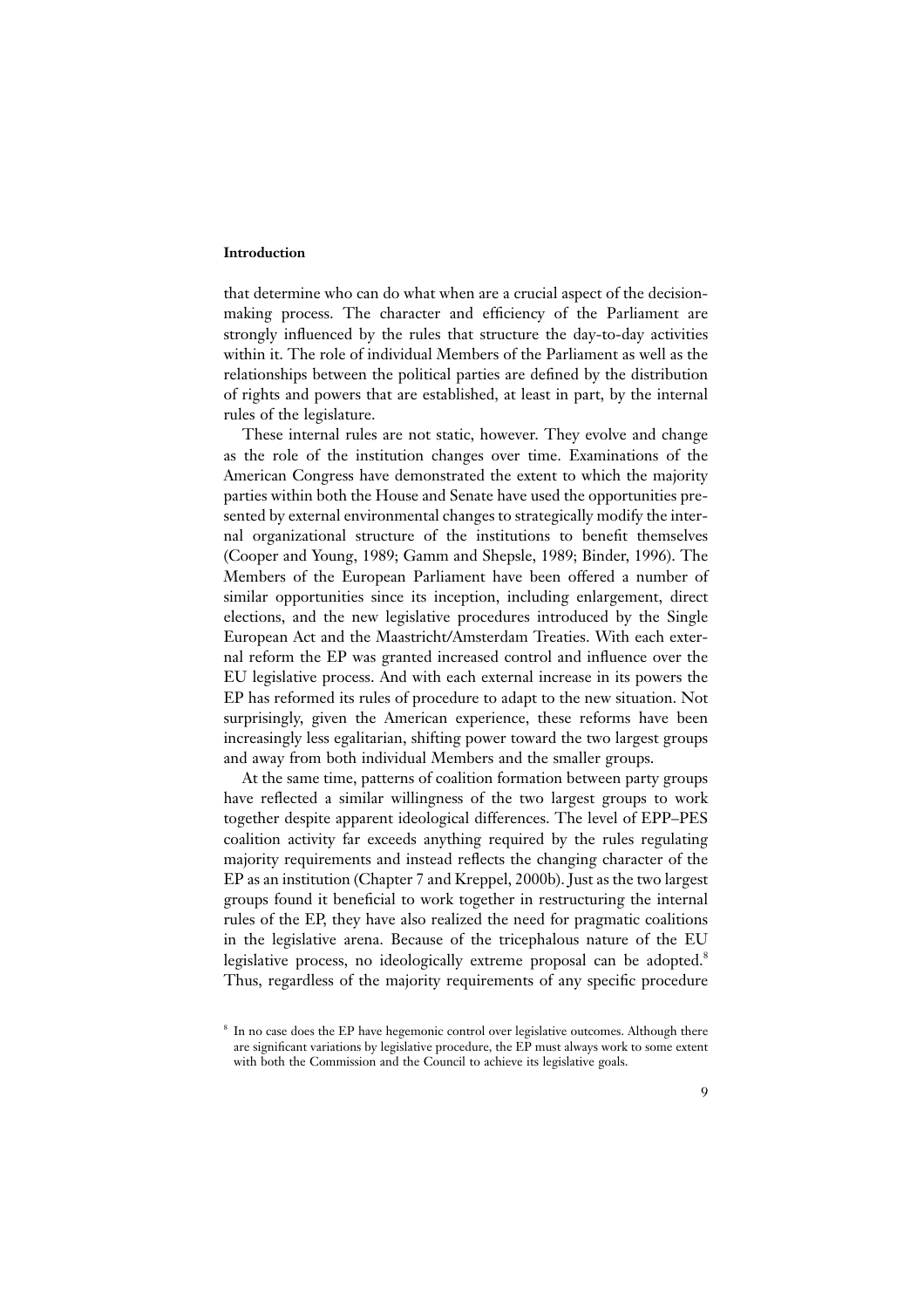or legislative stage, the two groups need to work together to create ideologically moderate, and thus, broadly acceptable proposals. The result is once again the marginalization of the smaller party groups, which are numerically largely unnecessary in the coalition formation process.

Of the four aspects of EP development studied here, only the internal evolution of the party groups themselves has not directly led to a reduction in the role of the smaller party groups in the political life of the EP. On the whole, the party groups have been largely unable to move significantly beyond the developmental stage of loose confederations of like-minded individuals. While it is true that the party groups have a very high level of voting cohesion, it is wrong to assume that this is due primarily to high levels of internal party discipline (see Chapter 8). In fact, the internal decision-making process, and particularly the allocation of benefits within the two largest party groups, is controlled fundamentally by the national delegation leaders. It is possible that this has actually placed more pressure on party group leaders to push for still greater centralization within the structures of the EP to control their members indirectly, $9$  with the result once again being the marginalization of the smaller groups.

The overall pattern of internal EP development has been movement away from egalitarian internal structures and strongly ideological coalitions toward increased internal centralization of power and ideological moderation. This has occurred gradually across time as external increases in the legislative and political authority of the EP have given the leaders of the EPP and PES opportunities to strategically reform the internal organizational structures of the EP. Increased legislative powers also gave these two groups an incentive to avoid ideological dogmatism and work together to achieve moderate, broadly acceptable proposals. Together these two trends have led to a highly centralized and largely bipartisan European Parliament that much more closely resembles the U.S. Congress than it does the House of Commons. This transformation suggests that the accumulation of legislative authority by a legislature within a political system that requires moderation may help improve the internal efficiency of the institution and mitigate ideological extremism, but at the cost of marginalizing smaller party groups.

<sup>&</sup>lt;sup>9</sup> I examine the internal evolution of only the two largest groups since these have been present throughout the EP's history and have actively tried to control their members' behavior to one extent or another; see Chapter 8.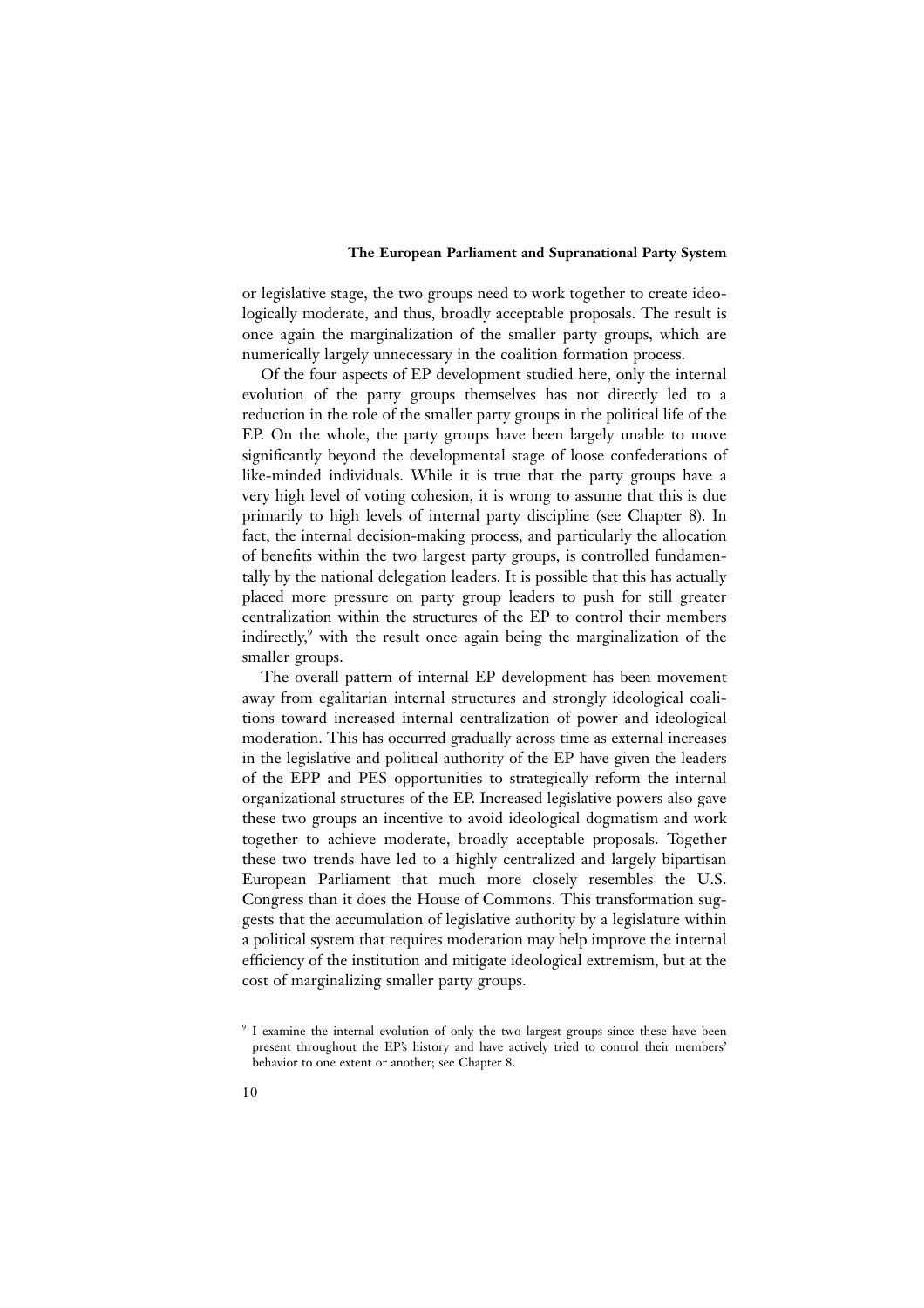This book is divided into three sections. The first section is an introduction to the macro and micro models of legislative development, in which I review their use in the American context and discuss how they can be adapted to non-American and even nonlegislative arenas. More specifically, Chapter 2 is a review of the application of these models to the American Congress and a discussion of the adaptations necessary to apply them to the EP. These adaptations lead to a set of testable hypotheses about the character of internal rules reforms across time. In Chapter 3, I follow a similar process to adapt and apply the macro and micro models of development beyond the legislative context to the parties and the party system as a whole.

In the second section I trace the history of the EP, highlighting those external changes that have led directly to significant internal reforms. The history of the EP is divided into four distinct periods, which roughly reflect the various stages of its development. The early years (1958–1969) include the initial creation and internal organization of the EP and a discussion of the formal role of the EP as established by the Treaties of Rome. The second period (1970–1978) covers the early period of EP development when it was granted partial budgetary control, adapted to the first enlargement, and prepared for direct elections. During the third period (1979– 1986) the EP changed yet again, as its membership was doubled by the first direct elections and then later increased still further by the second round of enlargement.<sup>10</sup> Most importantly, it was during this period that the Single European Act was passed, first granting the EP the opportunity to directly participate in the legislative process via the cooperation procedure. Finally, the fourth period of EP evolution (1987–1999) encompasses the expansion of the EP's power through the Maastricht and Amsterdam Treaties, including the addition and subsequent modification of the co-decision procedure as well as the third major enlargement.

The final section presents the empirical evidence and tests the hypotheses developed in Chapters 2 and 3. Chapter 5 examines all proposed reforms to the internal rules of procedure both qualitatively and quantitatively since 1970. I qualitatively assess the character of reforms in the three historical periods covered and categorize amendments based on their intent and result for the quantitative section. Chapter 6 traces the patterns of coalition formation in the EP through a statistical analysis of roll-call

<sup>&</sup>lt;sup>10</sup> Grouping the accession of Greece in 1981 and Portugal and Spain in 1986 as a single enlargement process.